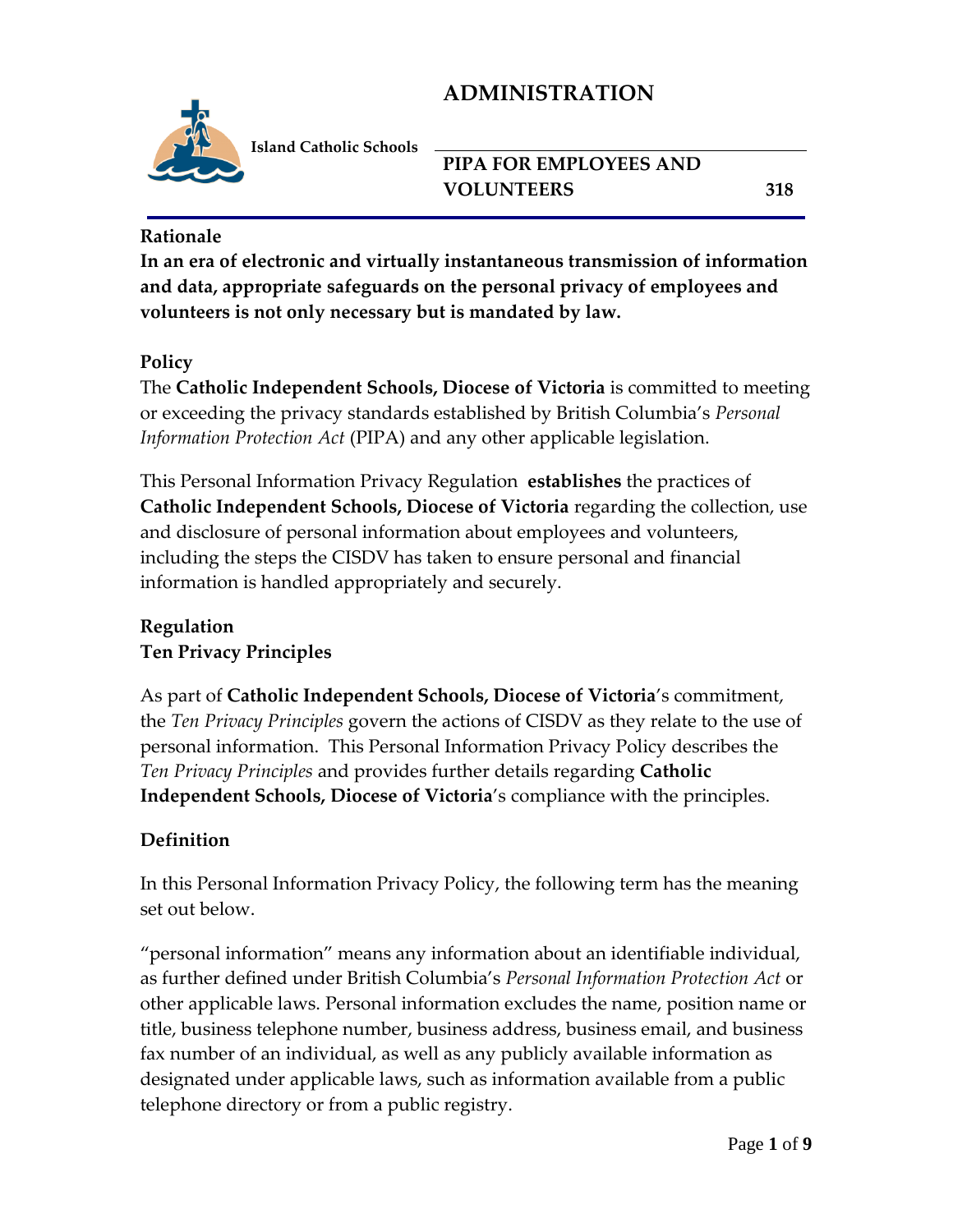

**Island Catholic Schools** 

## **PIPA FOR EMPLOYEES AND VOLUNTEERS 318**

### *Principle 1 - Accountability*

**Catholic Independent Schools, Diocese of Victoria** is responsible for maintaining and protecting the personal information under its control. In fulfilling this mandate, the CISDV designates (an) individual(s) who is(are) accountable for each of the school's compliance with the *Ten Privacy Principles*. This individual is the *Privacy Officer* of the school.

You may contact our Privacy Officer as follows:

| Catholic Independent Schools, Diocese of Victoria | <b>Beverly Pulyk</b> |
|---------------------------------------------------|----------------------|
| St. Joseph's School, Victoria                     | Katja Groves         |
| St. Patrick's School                              | Deanne Paulson       |
| St. Andrew's Regional High School                 | Glen Palahicky       |
| Queen of Angels School, Duncan                    | Kathy Korman         |
| St. John Paul II                                  | Rachelle Warman      |
|                                                   |                      |

#### *Principle 2 - Identifying Purposes*

### **What Information is Collected, Used and Disclosed?**

#### *Employees*

**Catholic Independent Schools, Diocese of Victoria** collects, uses and discloses personal information about employees in order to establish, manage and terminate the employment relationship and for other purposes identified when the information is collected.

Set out below are some examples of personal information about employees collected, used and disclosed by **Catholic Independent Schools, Diocese of Victoria:**

• personal information collected, used and disclosed in the hiring process, including information on resumes and application forms (contact information, personal and professional history, qualifications,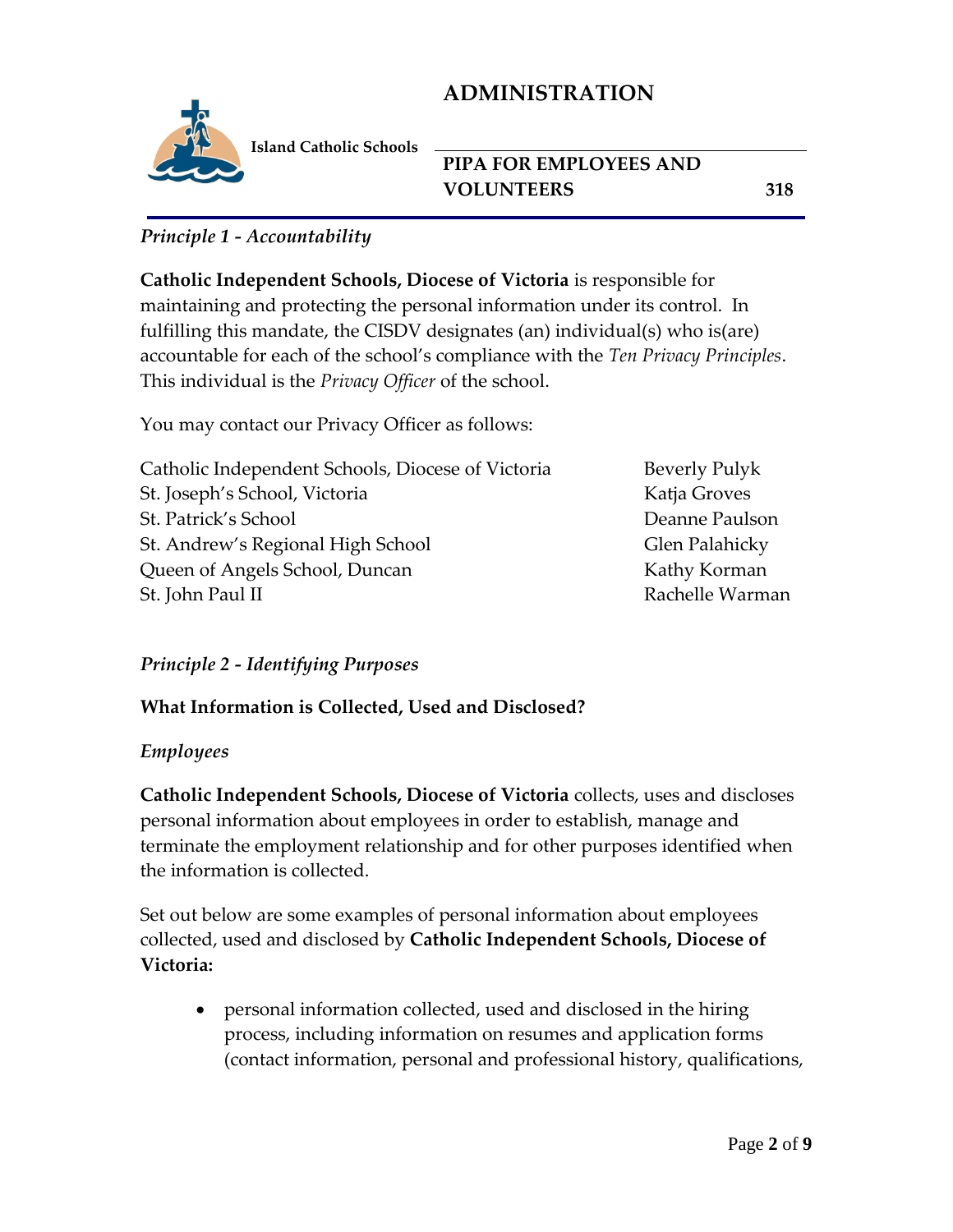

**Island Catholic Schools** 

## **PIPA FOR EMPLOYEES AND VOLUNTEERS 318**

emergency contact information) results of criminal records checks, information collected from references;

- payroll and related information including, social insurance number, rate of pay, hours of work, deductions, bank account information, any court orders;
- benefit information including social insurance number, premiums or contributions, coverage information, date of birth, marital status, dependent information, medical information;
- performance information, including work history, performance reviews, discipline and related notes and memorandums, documentation related to job qualifications (professional or technical qualifications), internal competition information;
- other personal information as required or permitted by law.

### *Volunteers*

**Catholic Independent Schools, Diocese of Victoria** collects, uses and discloses personal information about volunteers for the purposes of recruiting volunteers and establishing and managing an effective volunteer program and for other purposes identified when the information is collected.

Set out below are some examples of personal information about volunteers collected, used and disclosed by **Catholic Independent Schools, Diocese of Victoria:**

- information collected, used and disclosed in the recruiting process including information on resumes and application forms (contact information, personal and professional history, qualifications) and information collected from any references;
- information related to the volunteer's services, including availability, schedule, duties, reviews, and related notes and memorandums and documentation related to volunteer qualifications (professional or technical qualifications);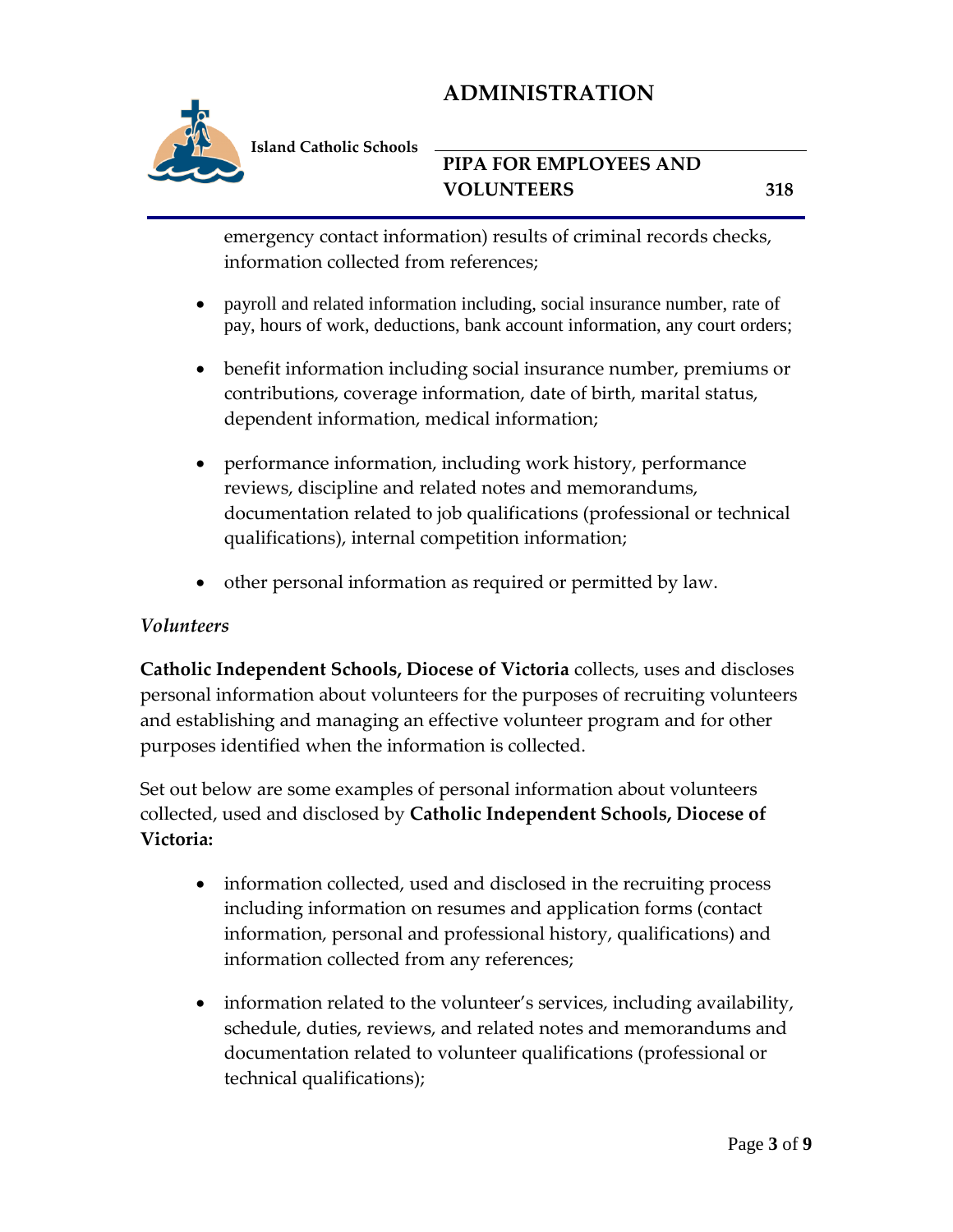

**Island Catholic Schools** 

## **PIPA FOR EMPLOYEES AND VOLUNTEERS 318**

- Personal information about employees and volunteers (including photographs and biographical information) may also be collected, used and disclosed in the course of the school's activities including in publications such as yearbooks and newsletters, and websites.
- Computer use and e-mail are monitored in accordance with the ICS Internet Policy as applicable and personal information is collected in the operation and maintenance of these systems.
- Personal information about employees and volunteers may be collected and used and disclosed in the course of the operation of building security systems, including video and other surveillance systems.

### *Principle 3 - Consent*

Requirements for consent to collection, use or disclosure of personal information vary depending on circumstances and on the type of personal information that is intended to be collected, used or disclosed. In determining whether consent is required and, if so, what form of consent is appropriate, **Catholic Independent Schools, Diocese of Victoria** will take into account both the sensitivity of the personal information and the purposes for which **Catholic Independent Schools, Diocese of Victoria** will use the information. Consent may be express, implied (including through use of "opt-out" consent where appropriate), or deemed.

Most personal information is collected, used and disclosed for the purposes of establishing, managing and terminating the employment or volunteer relationship. In most cases, consent is not required. In other cases, consent will be sought or implied where it is reasonable to do so.

From time to time, **Catholic Independent Schools, Diocese of Victoria** may advise employees and volunteers of other purposes for which it will collect, use or disclose personal information, in which case the school will, if appropriate, obtain consent for collection, use or disclosure of that personal information.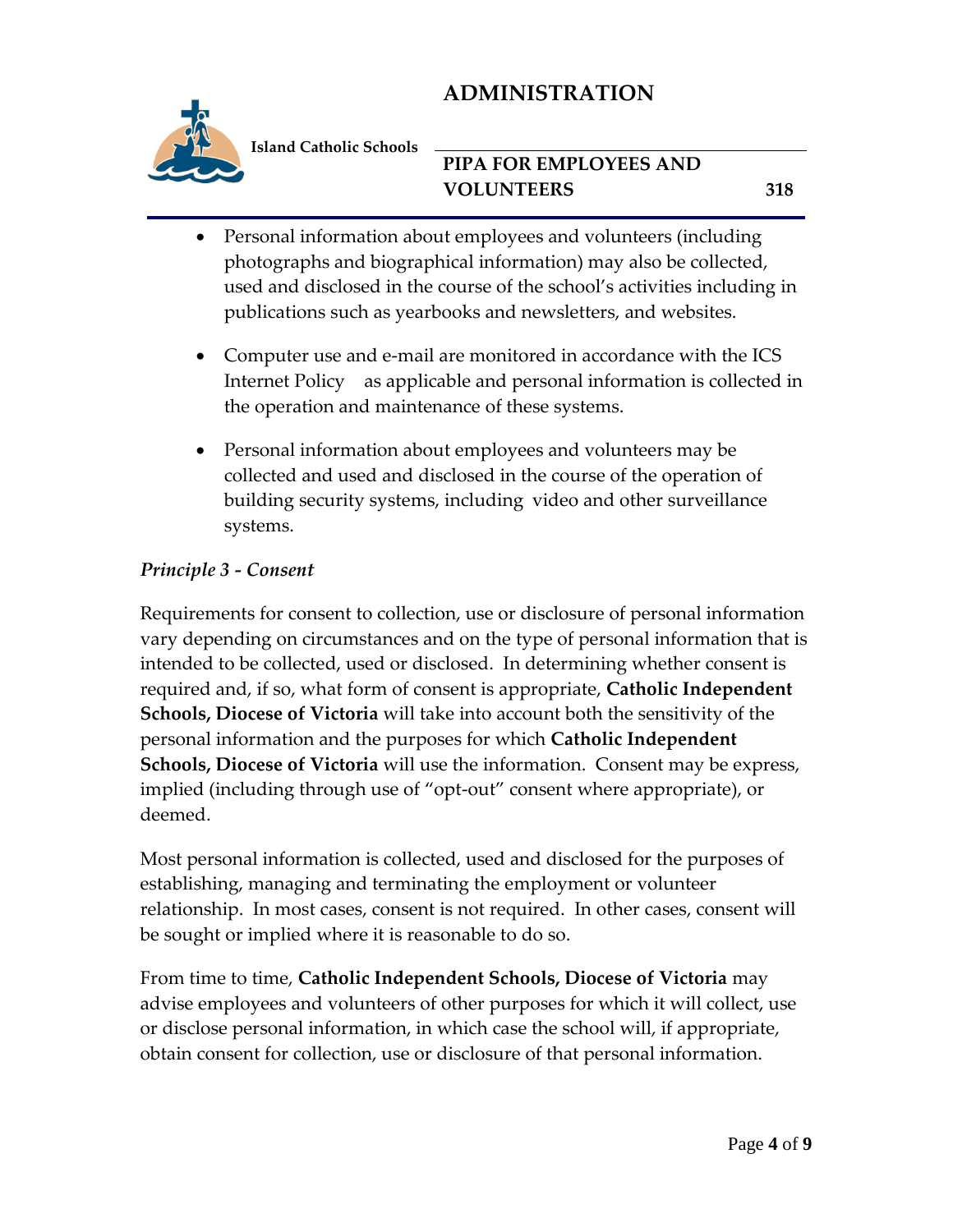

**Island Catholic Schools** 

### **PIPA FOR EMPLOYEES AND VOLUNTEERS 318**

### *Principle 4 - Limiting Collection*

**Catholic Independent Schools, Diocese of Victoria** will limit the personal information collected to that information necessary for the purposes identified by the school.

### *Principle 5 - Use, Disclosure and Retention*

**Catholic Independent Schools, Diocese of Victoria** will only use, disclose and retain personal information for the purpose for which it was collected unless the individual has otherwise consented, or when its use, disclosure or retention is required or permitted by law.

### **How is Information Used?**

Personal information about employees and volunteers is used for the purposes identified under Principle 2.

If for any reason personal information is required to fulfill another purpose, the school will notify the employee or volunteer of that purpose.

**Catholic Independent Schools, Diocese of Victoria** may use anonymous information, such as information collected through surveys or statistical information about employees and volunteers to improve the school's operations.

### **When May Information be Disclosed?**

**Catholic Independent Schools, Diocese of Victoria** may disclose an individual's personal information to others in connection with the purpose for which it was collected, as consented to by the individual, or as required or permitted by law.

Personal information about employees is disclosed to third parties for purposes related to the employment relationship, including to:

 government departments, bodies and agencies such as Canada Customs and Revenue Agency, Workers Compensation Board, Ministry of Education;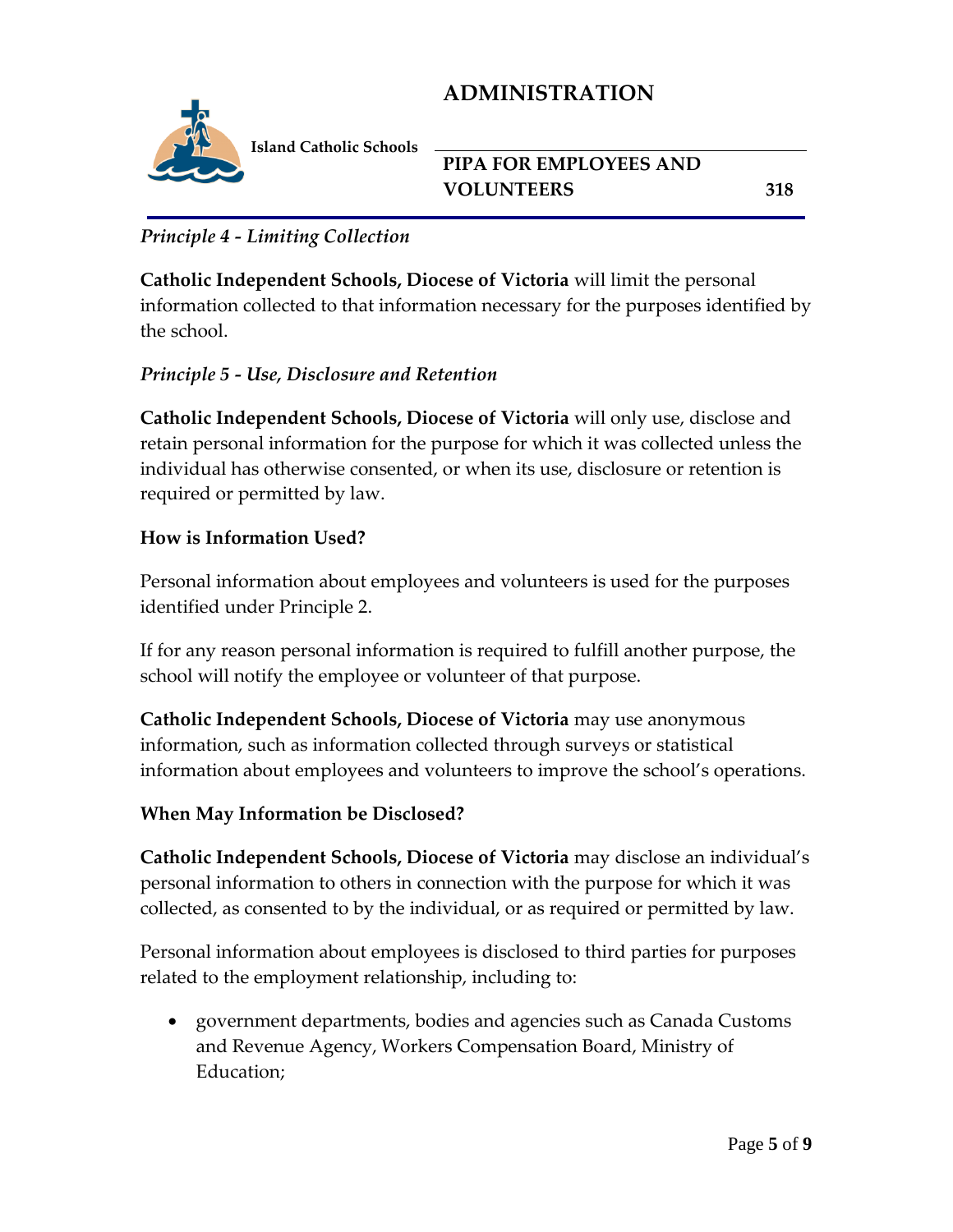

**Island Catholic Schools** 

## **PIPA FOR EMPLOYEES AND VOLUNTEERS 318**

- payroll outsourcers;
- financial institutions for payroll related purposes;
- insurance companies, benefit, group RRSP and pension plan administrators for enrolment in and administration of benefits, plans and claims;
- teacher certification information as per form I-2001 filed with the Ministry of Education;
- advisors to **Catholic Independent Schools, Diocese of Victoria** including accountants, lawyers and consultants;
- **Schools** of **Catholic Independent Schools, Diocese of Victoria** as reasonably required by the operations of **Catholic Independent Schools, Diocese of Victoria** and the **schools**;
- when required or permitted by law.

Personal information about volunteers may be disclosed for the purposes of establishing and managing an effective volunteer program and for other purposes identified when the information is collected. Information may also be disclosed when required or permitted by law.

The school does not sell, lease or trade information about employees and volunteers to other parties.

### *Outside Service Suppliers*

At **Catholic Independent Schools, Diocese of Victoria**, the school sometimes contacts outside organizations to perform specialized services such as printing, payroll services, market research or data processing. **[For example, schools often give the yearbook publisher the information required to produce the annual yearbook.]** Suppliers of specialized services are given only the information necessary to perform those services, and **Catholic Independent Schools, Diocese of Victoria** takes appropriate steps to ensure that such information is securely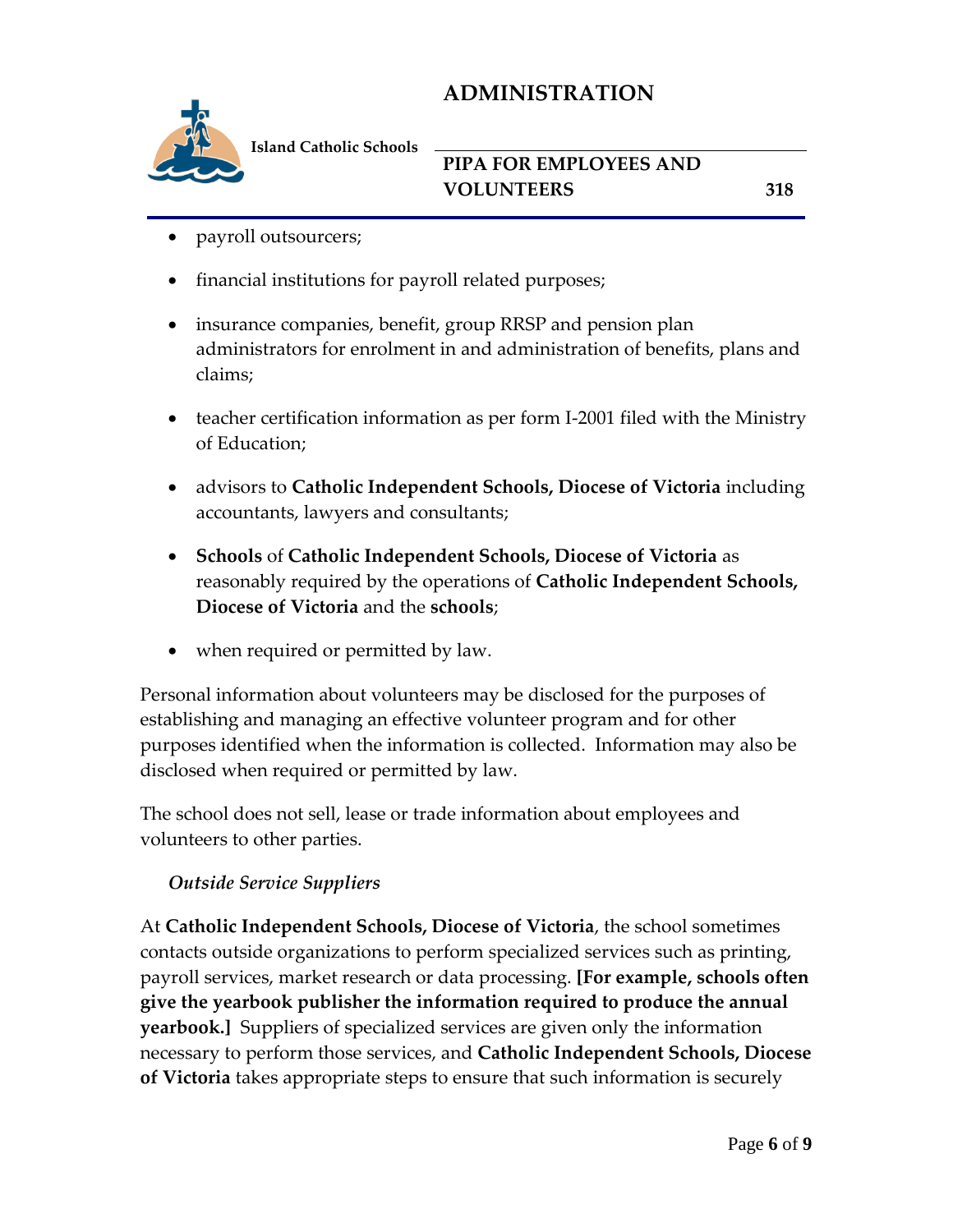

**Island Catholic Schools** 

## **PIPA FOR EMPLOYEES AND VOLUNTEERS 318**

transferred and stored and is used only to fulfill the purposes for which it was disclosed to the service provider.

### *Restricting Sharing Information*

If an individual wishes to limit the sharing of personal information as permitted by law, the individual must submit to the Privacy Officer a written letter specifying which items of personal information are to be limited and to whom these items are to be restricted. The Privacy Officer will advise the individual whether the requested information can be restricted in the manner requested.

### **How Long Is Personal Information Retained?**

Personal information will only be retained for the period of time required to fulfill the purpose for which it was collected. Once the personal information is no longer required to be retained to fulfill the purposes for which it was collected and is no longer required or permitted to be retained for legal or business purposes, it will be destroyed or made anonymous.

### *Principle 6 - Accuracy*

**Catholic Independent Schools, Diocese of Victoria** will take appropriate steps to ensure that personal information collected by each of the **Catholic Independent Schools, Diocese of Victoria** is as accurate and complete as is reasonably required in connection with the purposes for which it was collected, used or disclosed. Employees and volunteers are responsible for providing upto-date personal information to the school.

### **How May I Update Outdated or Incorrect Information?**

An individual may, upon written request to the appropriate Privacy Officer request that **Catholic Independent Schools, Diocese of Victoria** correct an error or omission in any personal information that is under **Catholic Independent Schools, Diocese of Victoria** control and **Catholic Independent Schools, Diocese of Victoria** will, as appropriate, amend the information as requested and send the corrected personal information to each third party to which it has disclosed the information during the preceding year.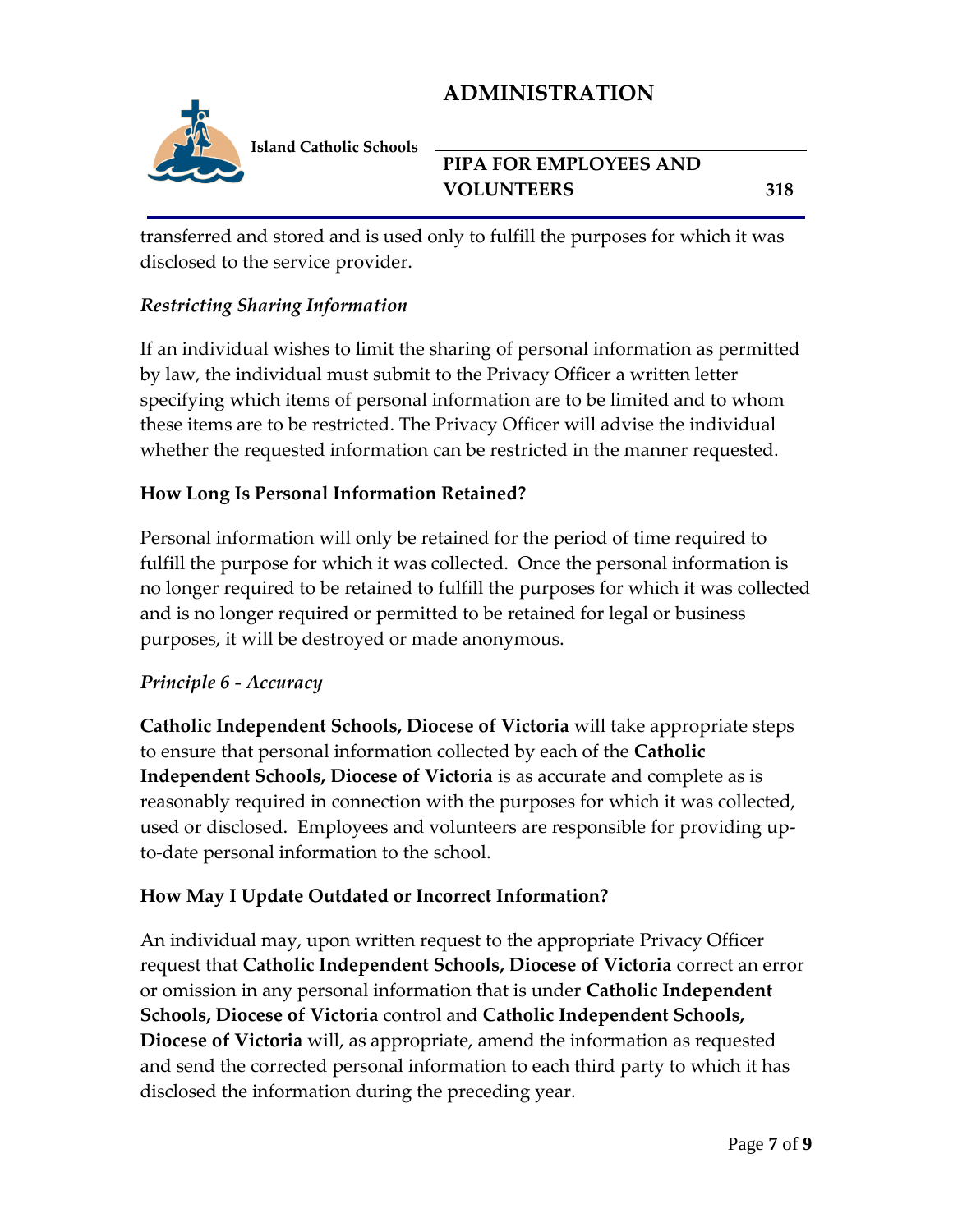

**Island Catholic Schools** 

## **PIPA FOR EMPLOYEES AND VOLUNTEERS 318**

### *Principle 7- Safeguarding Personal Information*

**Catholic Independent Schools, Diocese of Victoria** will protect personal information by security safeguards that are appropriate to the sensitivity level of the information.

Employees and volunteers will be appropriately educated about the importance of privacy and they are required to follow the school's policies and procedures regarding handling of personal information.

An employee's failure to abide by school policies may result in discipline, up to and including termination of employment. A volunteer's failure to do so may result in termination of the volunteer relationship.

### *Employee Files*

Employee files are stored in secured filing cabinets. Access to personal information is restricted to authorized employees who have a legitimate reason for accessing it.

#### *Electronic Security*

The school manages electronic files appropriately with passwords and security measures that limit access by unauthorized personnel. The school's security practices are reviewed periodically to ensure that the privacy of personal information is not compromised.

### *Principle 8 - Openness*

**Catholic Independent Schools, Diocese of Victoria** will make information available to individuals concerning the policies and practices that apply to the management of personal information.

Individuals may direct any questions or enquiries with respect to the school's privacy policies or practices to the Privacy Officer**.**